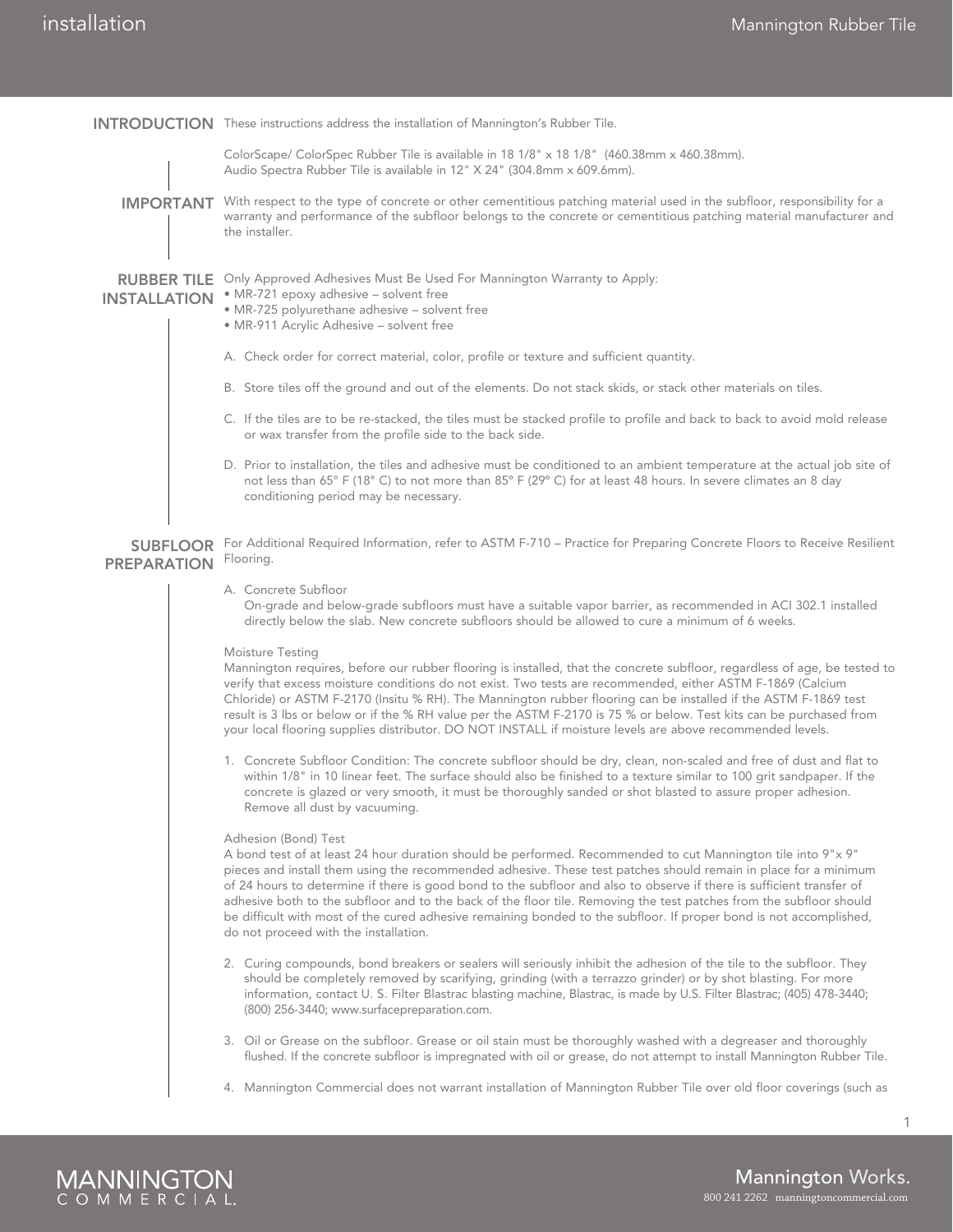## **SUBFLOOR PREPARATION** continued

vinyl tile), coatings and adhesives. Should the installer elect to install over old floor coatings or coverings such as tile, adhesives or paint, adequate adhesion may not be achieved. Old black asphalt "cut back" adhesives are harmful to a good bond and must be mechanically removed or properly covered with approved cementitious patching compound (see #9 below), such as Mannington MVP 2023 or equivalent. Mannington MR-725 polyurethane can be used over cut-back residue left after the bulk of it has been scraped off the floor. Do not use Mannington's MR-721 epoxy or contact adhesives over cut-back adhesive residue.

- 5. Installing Mannington Rubber Tile over ceramic tiles is not recommended. However, when the ceramic tile is well adhered and the the ceramic glaze is sanded thoroughly and when the grout lines are filled and leveled properly with a cementitious leveler, the installation may be successful. Over terrazzo subfloors adhesion is sometimes difficult due to waxes burnished into its very smooth surface. If installation over terrazzo is contemplated, the minimum preparation should be shot blasting or terrazzo grinding to remove all waxes. Remove all dust by vacuuming. An adhesive bond testing must be performed. Mannington Bond or Mannington MR-721 epoxy or MR-725 polyurethane adhesives are the best suited adhesives for good bond, but caution is recommended. Mannington does not warrant our products when installed over old floor coverings. A risk assessment must be made and agreed upon between Flooring Contractor, General Contractor, Architect and Owner before proceeding.
- 6. Cracks, depressions, "saw-cut" construction joints (non-moving) and rough areas should be cleaned and filled with a top quality cementitious patching compound such as Mannington MVP 2023 or equivalent. If Mannington MR-721 epoxy is used as a crack filler, plow the epoxy well into the depression. Allow to cure completely. Sand the cured epoxy for better adhesion. Do not use gypsum based leveling or patching compounds under any circumstances. Use only cementitious based trowelable patching or self leveling compounds.
- 7. No attempt should be made to lay Mannington rubber tile over an architectural concrete expansion joint that is designed to move. Instead, the tile should stop before the joint on both sides. The joint should be protected with a metal cap fastened on one side allowing the joint to move without restriction.
- 8. Exposure to extreme heat from sun, blowers or radiant heat on the flooring during the adhesive cure will/can cause the tiles to expand and peak. During the period of 24 hours before installation and throughout the adhesive curing period, the subfloor temperature should be at 72º F (24º C) and must not be colder than 65º F (18º C) or warmer than 85º F (29º C). Refer to cure time chart in Section IV B.2. Direct sunlight should be blocked during installation and for the first 8–12 hours of adhesive cure time. Alternatively, the installation could be scheduled in the evening and during the night.
- B. Wood Subfloors
- 1. Wood subfloors must be double-layer construction plywood with a minimum total thickness of 1". Hardboard, Luan, MDF, chip boards or other engineered wood substrates, are not strong or stable enough and are not recommended.
- 2. Wood subfloors will require ventilation when laid over concrete to avoid wet and dry rot. At least 18" of airspace and air circulation between an on grade or below grade concrete subfloor and the wood subfloor is mandatory.
- 3. Planked wood floors used as a subfloor may "telegraph" through a Mannington Rubber Tile installation. It is best to install plywood over plank floors.
- 4. Unevenness of wood subfloors should be planed or machine sanded. Remove all dust by vacuuming.
- 5. Loose subfloor panels should be secured by nailing or refastening with screws.
- 6. Protruding nails or screws should be leveled or removed. Holdfast or screw nails should be used.
- 7. Dents, seams and holes may be leveled with the Mannington MR-721 epoxy adhesive or cementitious leveling compound. After cure, the surface adhesive must be sanded to roughen its smooth surface.
- 8. Plywood subfloors should be screwed down, stapled or secured using flooring ring nails. Use a minimum of 1 fastener per 9 square inches of subfloor.

Note: The use of cement board such as Hardie Backer is acceptable. Be sure to smooth all points and dimples made by fasteners with a cementitious patching compound such as Mannington MVP 2023 or equivalent.



 $\mathfrak{D}$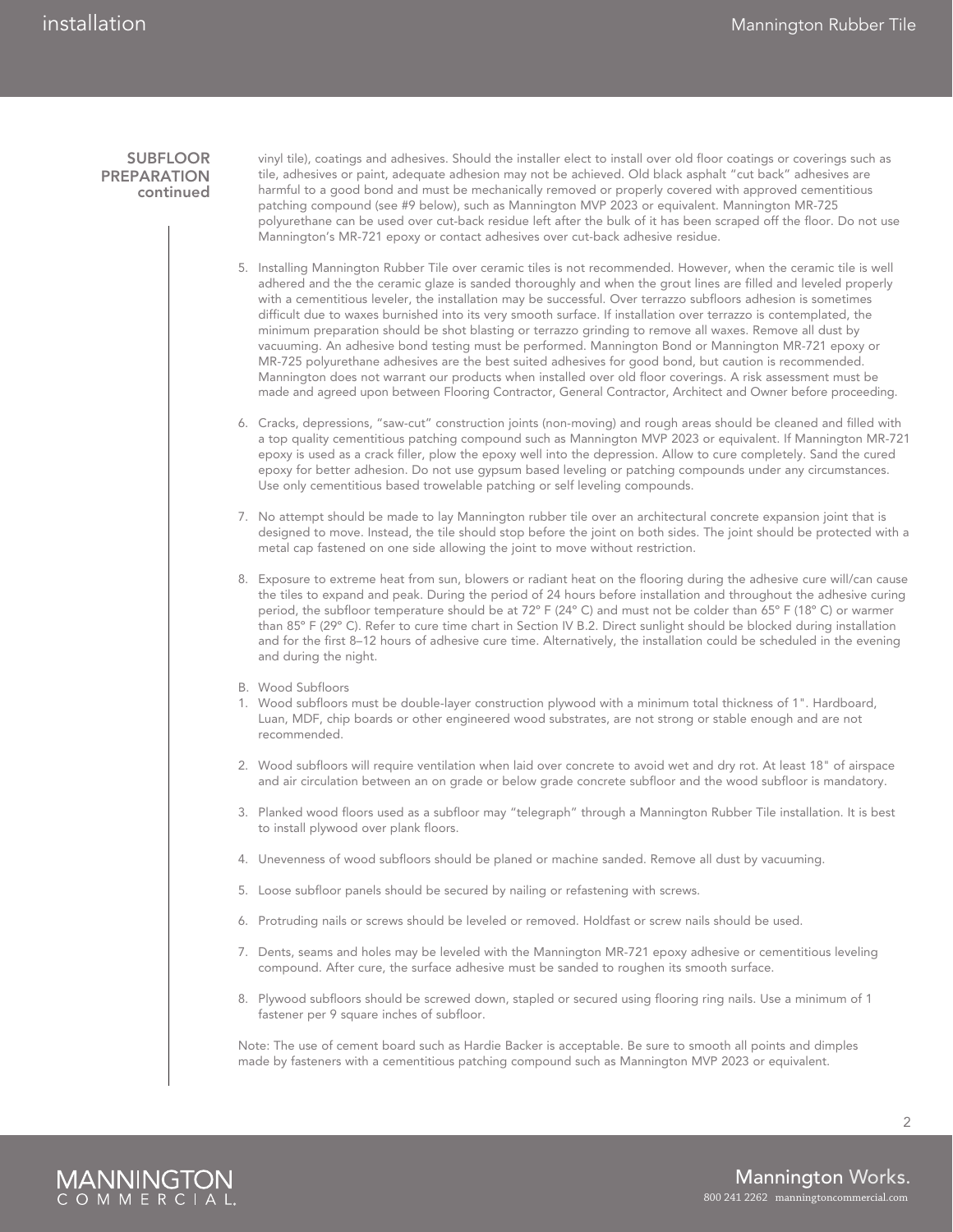**SUBFLOOR PREPARATION** continued

Tile adhesive descriptions and **PROCEDURES** 

- A. Sufficient light is essential. Lighting conditions must be bright enough to observe color consistency, registration and seaming quality during dry fit inspection.
- B. Dry fitting rubber tile is required. Dry fit an entire floor by sections, positioning the tiles point to point. Tile will display a raised location mark in one corner on the top surface. Position the tile so that the raised location marks are all in the same position. Line up the first row of Mannington tile with a chalk line. Lay a second row again point to point.

Audio Spectra 12" X 24" tiles may be installed in a running bond (ashlar fashion). Do not pressure-fit the joints in order to prevent peaking of seams. When the tiles have been dry-fitted, check the flooring for possible imperfections or defects including trim, thickness or color. Replace any such tiles prior to adhesion.

NOTE: Any defects in the tile, including color variation, registration, squareness etc. must be reported before the tile is adhered or the installer will be liable for replacement labor and material.

Only approved adhesives must be used for warranty to apply.

A. Adhesive Descriptions

- 1. Mannington MR-721 epoxy solvent free. This is the standard Mannington Rubber Tile adhesive where solid strength but a flexible bond is required for heavy duty foot and vehicle traffic. Above, on or below grade concrete or wood subfloors, this adhesive has high water resistance to surface flooding.
- 2. Mannington MR-725 polyurethane solvent free. This adhesive will operate at temperatures down to 50° F (7° C). It can be used where some traces of asphalt or "cut back" adhesive remain in the pores of the slab after most of the "cut back" has been scraped off.
- 3. MR-911 Acrylic Adhesive For use with Mannington Rubber Tile, Rubber and Vinyl Stair Treads. MR-911 Acrylic Adhesive is a water-resistant, solvent free, high strength water based acrylic latex adhesive specially formulated for the installation of Mannington Commercial rubber flooring and vinyl and rubber stair treads on clean porous and nonporous surfaces. MR-911 is suitable for use on suspended wood floors, dry concrete floors and staircases above or on grade where concrete substrate moisture does not exceed manufacturer's recommendations. Concrete substrate moisture must be tested by using either ASTM F-1869 Calcium Chloride Test Method with results not exceeding 3 pounds per 24 hours per 1000 square feet or ASTM F-2170 Determination of Relative Humidity within the Concrete (in situ) Test Method with results not exceeding 75%
- B. Two Part Adhesive Mixing Instructions
- 1. Two Part Adhesive The packaged units of epoxy or urethane are marked A or B. The A & B unit should be mixed together thoroughly and with a rotary motion while at the same time lifting from the bottom. Use an electric drill and paddle for thorough mixing. After mixing, the color of the adhesive must be uniform (i.e., no streaking). Never mix Parts A and B on the subfloor itself. Once the adhesive is mixed it must be removed from the container to slow its curing time – pot life ranges between 15 and 20 minutes for Mannington MR-721. The pot life for Mannington MR-725 polyurethane is 40 minutes.
- 2. Temperature The subfloor temperature affects the curing rate of two part adhesives. Curing will take place between 65º F (18ºC) and 85º F (29º C). The ideal temperature for the adhesive cure is 72º F (24º C). This will normally take 8-12 hours. At 65º F (18º C) cure will take approximately three times longer for epoxy and about twice as long with urethane. At 85º F (29º C) cure will take approximately half the time. The chart below shows approximate temperature and appropriate cure times of Mannington's epoxy and urethane adhesives:

| Mannington MR-721          | <b>ACTUAL FLOOR TEMPERATURE</b>  |               |               |
|----------------------------|----------------------------------|---------------|---------------|
| Minimum Required Cure Time | $65^{\circ}$ F (18 $^{\circ}$ C) | 72° F (24° C) | 85° F (29° C) |
| Heavy Rolling Stock        | 4 Days                           | 4 Days        | 3 Days        |
| Foot Traffic               | 12 Hrs.                          | 7 Hrs.        | 6 Hrs.        |
| Mannington MR-725          | <b>ACTUAL FLOOR TEMPERATURE</b>  |               |               |
| Minimum Required Cure Time | $65^{\circ}$ F (18 $^{\circ}$ C) | 72° F (24° C) | 85° F (29° C) |
| Heavy Rolling Stock        | 5 Days                           | 4 Days        | 4 Days        |
| Foot Traffic               | 16 Hrs.                          | 7 Hrs.        | $6$ Hrs.      |



3